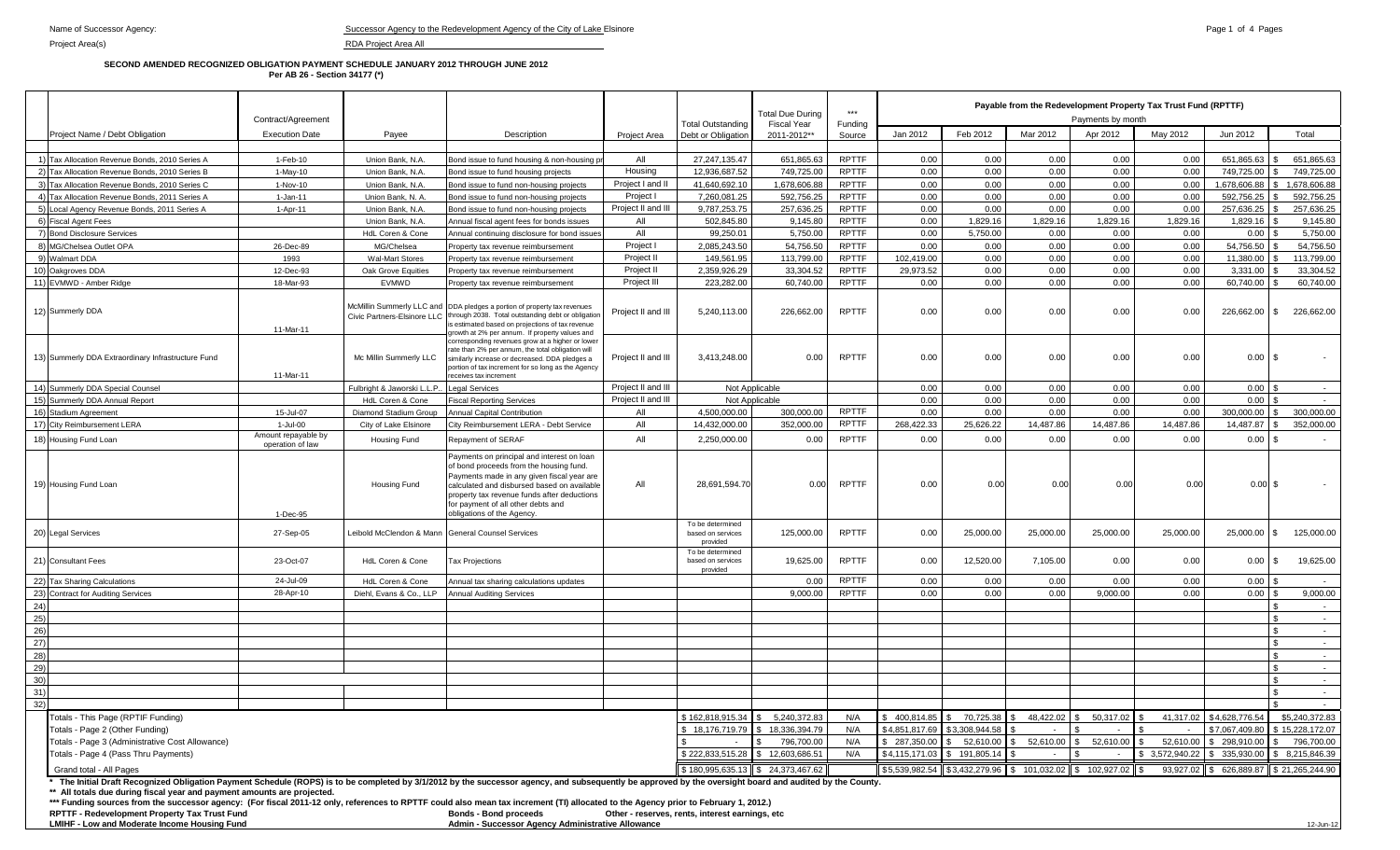# **SECOND AMENDED RECOGNIZED OBLIGATION PAYMENT SCHEDULE JANUARY 2012 THROUGH JUNE 2012 Per AB 26 - Section 34177 (\*)**

|                                                                                                                                                                                                                                                                                                                                                                                                                                                                                                                                                                            | Contract/Agreement                                                                   |                                                                                                                                                                                                                         |                                                                                                                                                                                                                                                                                                    |                                                |                                                   | <b>Total Due During</b>         | Funding              | Payable from Other Revenue Sources<br>Payments by month |                               |              |              |              |                 |                                |
|----------------------------------------------------------------------------------------------------------------------------------------------------------------------------------------------------------------------------------------------------------------------------------------------------------------------------------------------------------------------------------------------------------------------------------------------------------------------------------------------------------------------------------------------------------------------------|--------------------------------------------------------------------------------------|-------------------------------------------------------------------------------------------------------------------------------------------------------------------------------------------------------------------------|----------------------------------------------------------------------------------------------------------------------------------------------------------------------------------------------------------------------------------------------------------------------------------------------------|------------------------------------------------|---------------------------------------------------|---------------------------------|----------------------|---------------------------------------------------------|-------------------------------|--------------|--------------|--------------|-----------------|--------------------------------|
| Project Name / Debt Obligation                                                                                                                                                                                                                                                                                                                                                                                                                                                                                                                                             | <b>Execution Date</b><br>Payee<br>Description                                        |                                                                                                                                                                                                                         | Project Area                                                                                                                                                                                                                                                                                       | <b>Total Outstanding</b><br>Debt or Obligation | <b>Fiscal Year</b><br>2011-2012**                 | Source<br>***                   | Jan 2012             | Feb 2012                                                | Mar 2012                      | Apr 2012     | May 2012     | Jun 2012     | Total           |                                |
| 1) Tax Allocation Revenue Bonds, 2010 Series A                                                                                                                                                                                                                                                                                                                                                                                                                                                                                                                             | Bond issue to fund housing & non-housing<br>Union Bank, N.A.<br>projects<br>1-Feb-10 |                                                                                                                                                                                                                         | All                                                                                                                                                                                                                                                                                                | 991,781.26                                     | 991,781.26                                        | MIHF &<br>TI.                   | 341,865.63           |                                                         |                               |              |              |              | 341,865.63      |                                |
| 2) Tax Allocation Revenue Bonds, 2010 Series B                                                                                                                                                                                                                                                                                                                                                                                                                                                                                                                             | 1-May-10                                                                             | Union Bank, N.A.                                                                                                                                                                                                        | Bond issue to fund housing projects                                                                                                                                                                                                                                                                | Housing                                        | 929.900.00                                        | 929.900.00                      | <b>LMIHF</b>         | 189.725.00                                              |                               |              |              |              |                 | 189,725.00                     |
| 3) Tax Allocation Revenue Bonds, 2010 Series C                                                                                                                                                                                                                                                                                                                                                                                                                                                                                                                             | 1-Nov-10                                                                             | Union Bank, N.A.                                                                                                                                                                                                        | Bond issue to fund non-housing projects                                                                                                                                                                                                                                                            | Project I and II                               | 1,733,713.76                                      | 1,733,713.76                    | T <sub>1</sub>       | 538,606.88                                              |                               |              |              |              |                 | 538,606.88                     |
| 4) Tax Allocation Revenue Bonds, 2011 Series A                                                                                                                                                                                                                                                                                                                                                                                                                                                                                                                             | $1-Jan-11$                                                                           | Union Bank, N. A.                                                                                                                                                                                                       | Bond issue to fund non-housing projects                                                                                                                                                                                                                                                            | Project I                                      | 323,422.01                                        | 323,422.01                      | T <sub>1</sub>       | 147,756.25                                              |                               |              |              |              |                 | 147,756.25                     |
| 5) Local Agency Revenue Bonds, 2011 Series A                                                                                                                                                                                                                                                                                                                                                                                                                                                                                                                               | 1-Apr-11                                                                             | Union Bank, N.A.                                                                                                                                                                                                        | Bond issue to fund non-housing projects                                                                                                                                                                                                                                                            | Project II and III                             | 297,088.69                                        | 297,088.69                      | T1                   | 167,636.25                                              |                               |              |              |              |                 | 167,636.25                     |
| 6) Fiscal Agent Fees                                                                                                                                                                                                                                                                                                                                                                                                                                                                                                                                                       |                                                                                      | Union Bank, N.A.                                                                                                                                                                                                        | Annual fiscal agent fees for bonds issues                                                                                                                                                                                                                                                          | All                                            | 12,804.20                                         | 12,804.20                       | T <sub>1</sub>       | 1,829.16                                                |                               |              |              |              |                 | 1,829.16                       |
| 7) Bond Disclosure Services                                                                                                                                                                                                                                                                                                                                                                                                                                                                                                                                                |                                                                                      | HdL Coren & Cone                                                                                                                                                                                                        | Annual continuing disclosure for bond issues                                                                                                                                                                                                                                                       | All                                            | 4.000.00                                          | 4.000.00                        | TI                   | 4.000.00                                                |                               |              |              |              |                 | 4.000.00                       |
| 8) MG/Chelsea Outlet OPA                                                                                                                                                                                                                                                                                                                                                                                                                                                                                                                                                   | 26-Dec-89                                                                            | MG/Chelsea                                                                                                                                                                                                              | Property tax revenue reimbursement                                                                                                                                                                                                                                                                 | Project I<br>Project II                        | 54,756.50                                         | 54,756.50                       | TI                   | 0.00                                                    | 0.00                          | 0.00         | 0.00         | 0.00         | 54,756.50       | 54,756.50                      |
| 9) Walmart DDA<br>10) Oakgroves DDA                                                                                                                                                                                                                                                                                                                                                                                                                                                                                                                                        | 1993<br>12-Dec-93                                                                    | Walmart                                                                                                                                                                                                                 | Property tax revenue reimbursement<br>Property tax revenue reimbursement                                                                                                                                                                                                                           | Project II                                     | 113,799.00<br>33,304.52                           | 113,799.00<br>33,304.52         | T <sub>1</sub><br>TI | 113,799.00<br>33,304.52                                 | 0.00<br>0.00                  | 0.00<br>0.00 | 0.00<br>0.00 | 0.00<br>0.00 | 0.00<br>0.00    | 113,799.00<br>33,304.52        |
|                                                                                                                                                                                                                                                                                                                                                                                                                                                                                                                                                                            |                                                                                      | Oakgroves                                                                                                                                                                                                               |                                                                                                                                                                                                                                                                                                    |                                                |                                                   |                                 |                      |                                                         |                               |              |              |              |                 |                                |
| 11) Summerly DDA                                                                                                                                                                                                                                                                                                                                                                                                                                                                                                                                                           | 11-Mar-11                                                                            | McMillin/Civic Partners                                                                                                                                                                                                 | DDA pledges a portion of property tax revenues<br>through 2038. Total outstanding debt or obligation is<br>estimated based on projections of tax revenue<br>growth at 2% per annum. If property values and<br>corresponding revenues grow at a higher or lower                                     | Project II and III                             | 270,689.00                                        | 270,689.00                      | TI                   | 270,689.00                                              | 0.00                          | 0.00         | 0.00         | 0.00         | 0.00            | 270,689.00                     |
| 12) Summerly DDA Extraordinary Infrastructure Fund                                                                                                                                                                                                                                                                                                                                                                                                                                                                                                                         | 11-Mar-11                                                                            | McMillin                                                                                                                                                                                                                | rate than 2% per annum, the total obligation will<br>similarly increase or decrease. DDA pledges a<br>portion of tax increment for so long as the Agency<br>eceives tax increment                                                                                                                  | Project II and III                             | 1,975,924.00                                      | 1,975,924.00                    | TI.                  | 1,975,924.00                                            | 0.00                          | 0.00         | 0.00         | 0.00         | 0.00            | 1,975,924.00                   |
| 13) Summerly DDA Special Counsel                                                                                                                                                                                                                                                                                                                                                                                                                                                                                                                                           |                                                                                      | Fulbright & Jaworski L.L.P.                                                                                                                                                                                             | egal Services                                                                                                                                                                                                                                                                                      | Project II and III                             |                                                   | Not Applicable                  |                      | 0.00                                                    | 0.00                          | 0.00         | 0.00         | 0.00         | 0.00            | $\overline{\phantom{a}}$       |
| 14) Summerly DDA Annual Report                                                                                                                                                                                                                                                                                                                                                                                                                                                                                                                                             |                                                                                      | HdL Coren & Cone                                                                                                                                                                                                        | Fiscal Reporting Services                                                                                                                                                                                                                                                                          | Project II and III                             |                                                   | Not Applicable                  |                      | 0.00                                                    | 0.00                          | 0.00         | 0.00         | 0.00         | 0.00            |                                |
| 15) Stadium Agreement                                                                                                                                                                                                                                                                                                                                                                                                                                                                                                                                                      | 15-Jul-07                                                                            | Diamond Stadium Group                                                                                                                                                                                                   | <b>Annual Capital Contribution</b>                                                                                                                                                                                                                                                                 | All                                            | 300,000.00                                        | 300,000.00                      | T <sub>1</sub>       | 300,000.00                                              | 0.00                          | 0.00         | 0.00         | 0.00         | 0.00            | 300,000.00                     |
| 16) Seismic Retrofit Project                                                                                                                                                                                                                                                                                                                                                                                                                                                                                                                                               |                                                                                      | FEMA\City of Lake Elsinore                                                                                                                                                                                              | Seismic Retrofit Project                                                                                                                                                                                                                                                                           | Project I                                      | 257.000.00                                        | 257.000.00                      | TL                   | 125.653.00                                              | 0.00                          | 0.00         | 0.00         | 0.00         | 0.00            | 125,653.00                     |
| 17) City Reimbursement LERA                                                                                                                                                                                                                                                                                                                                                                                                                                                                                                                                                | 1-Jul-00<br>Amount repayable by                                                      | City of Lake Elsinore                                                                                                                                                                                                   | City Reimbursement LERA - Debt Service                                                                                                                                                                                                                                                             | All                                            | 352,000.00                                        | 352,000.00                      | TI                   | 352,000.00                                              | 0.00                          | 0.00         | 0.00         | 0.00         | 0.00            | 352,000.00                     |
| 18) Housing Fund Loan                                                                                                                                                                                                                                                                                                                                                                                                                                                                                                                                                      | operation of law                                                                     | <b>Housing Fund</b>                                                                                                                                                                                                     | Repayment of SERAF                                                                                                                                                                                                                                                                                 | All                                            | 1,500,000.00                                      | 1,500,000.00                    | TI                   | 0.00                                                    | 0.00                          | 0.00         | 0.00         | 0.00         | 1,500,000.00    | 1,500,000.00<br>SS.            |
| 19) Housing Fund Loan                                                                                                                                                                                                                                                                                                                                                                                                                                                                                                                                                      | 1-Dec-95                                                                             | Housing Fund                                                                                                                                                                                                            | Payments on principal and interest on loan of<br>bond proceeds from the housing fund. Payments<br>made in any given fiscal year are calculated and<br>disbursed based on available property tax<br>revenue funds after deductions for payment of<br>all other debts and obligations of the Agency. | All                                            | 5,512,653.30                                      | 5,512,653.30                    | TI.                  | 0.00                                                    | 0.00                          | 0.00         | 0.00         | 0.00         |                 | 5,512,653.30 \$ 5,512,653.30   |
| 20) City Bond Debt Service Requirements LERA<br>1-Jul-00<br>City of Lake Elsinore                                                                                                                                                                                                                                                                                                                                                                                                                                                                                          |                                                                                      | The 1997 Lease Advances and the Additional<br>Advances shall be repayable from all available<br>surplus revenues of the Agency after payment of<br>scheduled debt services on outstanding bonded<br>debt of the Agency. | All                                                                                                                                                                                                                                                                                                | 3,513,883.58                                   | 3,513,883.58                                      | T <sub>1</sub>                  | 214,969.00           | 3,298,914.58                                            | 0.00                          | 0.00         | 0.00         | 0.00         | \$ 3,513,883.58 |                                |
| 21) Legal Services                                                                                                                                                                                                                                                                                                                                                                                                                                                                                                                                                         | 27-Sep-05<br>Leibold McClendon & Mann                                                |                                                                                                                                                                                                                         | <b>General Counsel Services</b>                                                                                                                                                                                                                                                                    |                                                | To be determined<br>based on services<br>provided | 125,000.00                      | TI                   | 55,000.00                                               | 0.00                          | 0.00         | 0.00         | 0.00         | 0.00            | 55,000.00<br>-SG               |
| 22) Consultant Fees                                                                                                                                                                                                                                                                                                                                                                                                                                                                                                                                                        | 23-Oct-07                                                                            | HdL Coren & Cone                                                                                                                                                                                                        | <b>Tax Projections</b>                                                                                                                                                                                                                                                                             |                                                | To be determined<br>based on services<br>provided | 19,625.00                       | TI                   | 10,395.00                                               | 9,230.00                      | 0.00         | 0.00         | 0.00         | 0.00            | 19,625.00                      |
| 23) Tax Sharing Calculations                                                                                                                                                                                                                                                                                                                                                                                                                                                                                                                                               | 24-Jul-09                                                                            | HdL Coren & Cone                                                                                                                                                                                                        | Annual tax sharing calculations updates                                                                                                                                                                                                                                                            |                                                |                                                   | 1,550.00                        | T <sub>1</sub>       | 0.00                                                    | 800.00                        | 0.00         | 0.00         | 0.00         | 0.00            | 800.00                         |
| 24) Contract for Auditing Services                                                                                                                                                                                                                                                                                                                                                                                                                                                                                                                                         | 28-Apr-10                                                                            | Diehl, Evans & Co., LLP                                                                                                                                                                                                 | <b>Annual Auditing Services</b>                                                                                                                                                                                                                                                                    |                                                |                                                   | 13,500.00                       | TI                   | 8,665.00                                                | 0.00                          | 0.00         | 0.00         | 0.00         | 0.00            | 8,665.00                       |
| 25)                                                                                                                                                                                                                                                                                                                                                                                                                                                                                                                                                                        |                                                                                      |                                                                                                                                                                                                                         |                                                                                                                                                                                                                                                                                                    |                                                |                                                   |                                 |                      |                                                         |                               |              |              |              |                 | $\sim$                         |
| 26)                                                                                                                                                                                                                                                                                                                                                                                                                                                                                                                                                                        |                                                                                      |                                                                                                                                                                                                                         |                                                                                                                                                                                                                                                                                                    |                                                |                                                   |                                 |                      |                                                         |                               |              |              |              |                 | $\sim$                         |
| 27)<br>28)                                                                                                                                                                                                                                                                                                                                                                                                                                                                                                                                                                 |                                                                                      |                                                                                                                                                                                                                         |                                                                                                                                                                                                                                                                                                    |                                                |                                                   |                                 |                      |                                                         |                               |              |              |              |                 | $\sim$                         |
| 29)                                                                                                                                                                                                                                                                                                                                                                                                                                                                                                                                                                        |                                                                                      |                                                                                                                                                                                                                         |                                                                                                                                                                                                                                                                                                    |                                                |                                                   |                                 |                      |                                                         |                               |              |              |              |                 | $\sim$                         |
| 30)                                                                                                                                                                                                                                                                                                                                                                                                                                                                                                                                                                        |                                                                                      |                                                                                                                                                                                                                         |                                                                                                                                                                                                                                                                                                    |                                                |                                                   |                                 |                      |                                                         |                               |              |              |              |                 | $\sim$                         |
| 31)                                                                                                                                                                                                                                                                                                                                                                                                                                                                                                                                                                        |                                                                                      |                                                                                                                                                                                                                         |                                                                                                                                                                                                                                                                                                    |                                                |                                                   |                                 |                      |                                                         |                               |              |              |              |                 | $\sim$                         |
| 32)                                                                                                                                                                                                                                                                                                                                                                                                                                                                                                                                                                        |                                                                                      |                                                                                                                                                                                                                         |                                                                                                                                                                                                                                                                                                    |                                                |                                                   |                                 |                      |                                                         |                               |              |              |              |                 |                                |
| 33)                                                                                                                                                                                                                                                                                                                                                                                                                                                                                                                                                                        |                                                                                      |                                                                                                                                                                                                                         |                                                                                                                                                                                                                                                                                                    |                                                |                                                   |                                 |                      |                                                         |                               |              |              |              |                 |                                |
| Totals - LMHF                                                                                                                                                                                                                                                                                                                                                                                                                                                                                                                                                              |                                                                                      |                                                                                                                                                                                                                         |                                                                                                                                                                                                                                                                                                    |                                                | 1,262,037.50                                      | 1,262,037.50                    |                      | 290,143.75                                              | $\sim$                        |              |              |              |                 | \$290,143.75                   |
| Totals - Bonds<br>Totals - Other<br>Grand total - This Page                                                                                                                                                                                                                                                                                                                                                                                                                                                                                                                |                                                                                      |                                                                                                                                                                                                                         |                                                                                                                                                                                                                                                                                                    |                                                |                                                   |                                 |                      | $\sim$                                                  | $\sim$                        |              | $\sim$       | $\sim$       | $\sim$ $-$      | \$0.00                         |
|                                                                                                                                                                                                                                                                                                                                                                                                                                                                                                                                                                            |                                                                                      |                                                                                                                                                                                                                         |                                                                                                                                                                                                                                                                                                    |                                                |                                                   | \$16,914,682.29 \$17,074,357.29 |                      | \$4.561.673.94                                          | \$3.308.944.58                |              | $\sim$       |              | \$7,067,409.80  | \$14,938,028.32                |
|                                                                                                                                                                                                                                                                                                                                                                                                                                                                                                                                                                            |                                                                                      |                                                                                                                                                                                                                         |                                                                                                                                                                                                                                                                                                    |                                                |                                                   | \$18,176,719.79 \$18,336,394.79 |                      |                                                         | \$4,851,817.69 \$3,308,944.58 |              | $\sim$       |              |                 | \$7,067,409.80 \$15,228,172.07 |
| * The Initial Draft Recognized Obligation Payment Schedule (ROPS) is to be completed by 3/1/2012 by the successor agency, and subsequently be approved by the oversight board and audited by the County.<br>** All total due during fiscal year and payment amounts are projected.<br>*** Funding sources from the successor agency: (For fiscal 2011-12 only, references to RPTTF could also mean tax increment (TI) allocated to the Agency prior to February 1, 2012.)<br>RPTTF - Redevelopment Property Tax Trust Fund<br>LMIHF - Low and Moderate Income Housing Fund |                                                                                      |                                                                                                                                                                                                                         | <b>Bonds - Bond proceeds</b><br>Admin - Successor Agency Administrative Allowance                                                                                                                                                                                                                  |                                                | Other - reserves, rents, interest earnings, etc   |                                 |                      |                                                         |                               |              |              |              |                 | 12-Jun-12                      |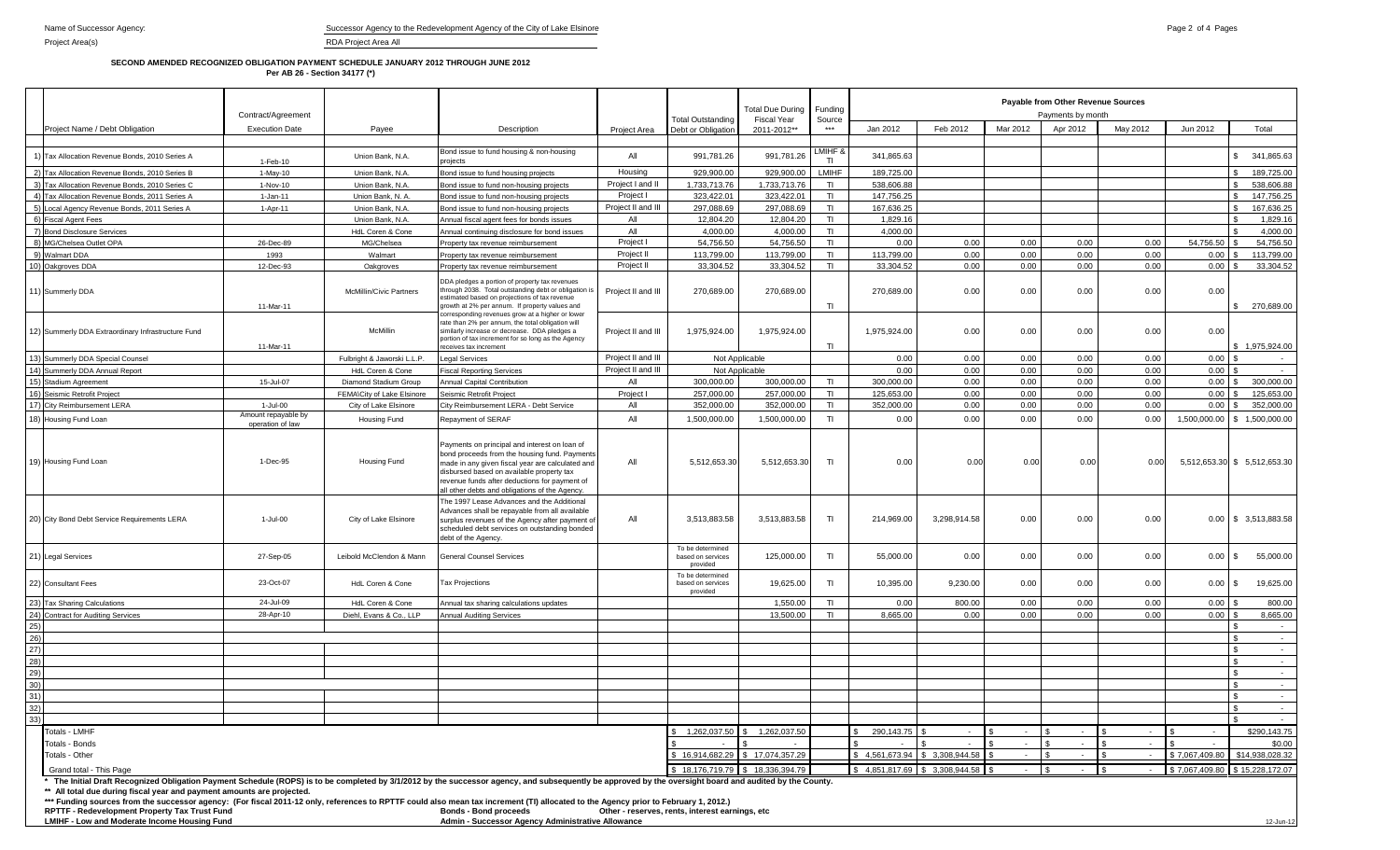#### **SECOND AMENDED RECOGNIZED OBLIGATION PAYMENT SCHEDULE JANUARY 2012 THROUGH JUNE 2012**

**Per AB 26 - Section 34177 (\*)**

|                                                                        |                       |                                                                                                                                                                                                          |                     |                          | <b>Total Due During</b>                         |           |            |           |           | Payable from the Administrative Allowance Allocation                                |           |            |                                      |  |  |
|------------------------------------------------------------------------|-----------------------|----------------------------------------------------------------------------------------------------------------------------------------------------------------------------------------------------------|---------------------|--------------------------|-------------------------------------------------|-----------|------------|-----------|-----------|-------------------------------------------------------------------------------------|-----------|------------|--------------------------------------|--|--|
|                                                                        |                       |                                                                                                                                                                                                          |                     | <b>Total Outstanding</b> | <b>Fiscal Year</b>                              | Funding   |            |           |           | Payments by month                                                                   |           |            |                                      |  |  |
| Project Name / Debt Obligation                                         | Payee                 | Description                                                                                                                                                                                              | <b>Project Area</b> | Debt or Obligation       | 2011-2012**                                     | Source ** | Jan 2012   | Feb 2012  | Mar 2012  | Apr 2012                                                                            | May 2012  | Jun 2012   | Total                                |  |  |
|                                                                        |                       |                                                                                                                                                                                                          |                     |                          |                                                 |           |            |           |           |                                                                                     |           |            |                                      |  |  |
| 1) Employee Costs                                                      | City of Lake Elsinore | City Staff Support reimbursement                                                                                                                                                                         | All Areas           |                          | 492,600.00                                      | Admin     | 287,350.00 | 41,050.00 | 41,050.00 | 41,050.00                                                                           | 41,050.00 | 41,050.00  | 492,600.00                           |  |  |
| 2) Other Administrative Costs                                          | City of Lake Elsinore | <b>Other Administrative Costs</b>                                                                                                                                                                        | All Areas           |                          | 57,800.00                                       | Admin     |            | 11,560.00 | 11,560.00 | 11,560.00                                                                           | 11,560.00 | 11,560.00  | 57,800.00<br>-9                      |  |  |
| <b>Estimated Admin Cost</b>                                            | City of Lake Elsinore | City Staff Support/other admin<br>reimbursement 2012-13                                                                                                                                                  | All Areas           |                          | 246,300.00                                      | Admin     |            |           |           |                                                                                     |           | 246,300.00 | 246,300.00<br>\$                     |  |  |
| 4)                                                                     |                       |                                                                                                                                                                                                          |                     |                          |                                                 |           |            |           |           |                                                                                     |           |            | ዳ<br>$\sim$ 100 $\mu$                |  |  |
| 5)                                                                     |                       |                                                                                                                                                                                                          |                     |                          |                                                 |           |            |           |           |                                                                                     |           |            | \$<br>$\sim$ $-$                     |  |  |
| 6)                                                                     |                       |                                                                                                                                                                                                          |                     |                          |                                                 |           |            |           |           |                                                                                     |           |            | \$<br>$\sim 100$                     |  |  |
| $\left( 7\right)$                                                      |                       |                                                                                                                                                                                                          |                     |                          |                                                 |           |            |           |           |                                                                                     |           |            | $\mathfrak{L}$<br>$\sim 10^{-10}$    |  |  |
| 8)                                                                     |                       |                                                                                                                                                                                                          |                     |                          |                                                 |           |            |           |           |                                                                                     |           |            | $\mathfrak{L}$<br>$\sim 10^{-11}$    |  |  |
| 9)                                                                     |                       |                                                                                                                                                                                                          |                     |                          |                                                 |           |            |           |           |                                                                                     |           |            | - \$<br>$\sim 10^{-11}$              |  |  |
| 10)                                                                    |                       |                                                                                                                                                                                                          |                     |                          |                                                 |           |            |           |           |                                                                                     |           |            | $\mathbf{\hat{S}}$<br>$\sim 10^{-1}$ |  |  |
| 11)                                                                    |                       |                                                                                                                                                                                                          |                     |                          |                                                 |           |            |           |           |                                                                                     |           |            | $\mathfrak{L}$<br>$\sim 10$          |  |  |
| 12)                                                                    |                       |                                                                                                                                                                                                          |                     |                          |                                                 |           |            |           |           |                                                                                     |           |            | \$<br>$\sim 10^{-11}$                |  |  |
| 13)                                                                    |                       |                                                                                                                                                                                                          |                     |                          |                                                 |           |            |           |           |                                                                                     |           |            | - \$<br>$\sim 10^{-11}$              |  |  |
| 14)                                                                    |                       |                                                                                                                                                                                                          |                     |                          |                                                 |           |            |           |           |                                                                                     |           |            | \$<br>$\sim 10^{-11}$                |  |  |
| 15)                                                                    |                       |                                                                                                                                                                                                          |                     |                          |                                                 |           |            |           |           |                                                                                     |           |            | $\mathfrak{L}$<br>$\sim 10^{-11}$    |  |  |
| 16)                                                                    |                       |                                                                                                                                                                                                          |                     |                          |                                                 |           |            |           |           |                                                                                     |           |            | \$<br>$\sim 100$                     |  |  |
| 17)                                                                    |                       |                                                                                                                                                                                                          |                     |                          |                                                 |           |            |           |           |                                                                                     |           |            | $\mathfrak{s}$<br>$\sim$             |  |  |
| 18)                                                                    |                       |                                                                                                                                                                                                          |                     |                          |                                                 |           |            |           |           |                                                                                     |           |            | $\mathfrak{s}$<br><b>Contract</b>    |  |  |
| 19)                                                                    |                       |                                                                                                                                                                                                          |                     |                          |                                                 |           |            |           |           |                                                                                     |           |            | \$<br>$\sim 100$                     |  |  |
| 20)                                                                    |                       |                                                                                                                                                                                                          |                     |                          |                                                 |           |            |           |           |                                                                                     |           |            | \$<br>$\sim 10^{-11}$                |  |  |
| 21)                                                                    |                       |                                                                                                                                                                                                          |                     |                          |                                                 |           |            |           |           |                                                                                     |           |            | $\mathbf{s}$<br>$\sim 10^{-1}$       |  |  |
| 22)                                                                    |                       |                                                                                                                                                                                                          |                     |                          |                                                 |           |            |           |           |                                                                                     |           |            |                                      |  |  |
|                                                                        |                       |                                                                                                                                                                                                          |                     |                          |                                                 |           |            |           |           |                                                                                     |           |            | $\mathbf{\hat{S}}$<br>$\sim 100$     |  |  |
| 23)                                                                    |                       |                                                                                                                                                                                                          |                     |                          |                                                 |           |            |           |           |                                                                                     |           |            | - \$<br>$\sim 100$                   |  |  |
| 24)                                                                    |                       |                                                                                                                                                                                                          |                     |                          |                                                 |           |            |           |           |                                                                                     |           |            | $\mathfrak{L}$<br>$\sim$ $-$         |  |  |
| 25)                                                                    |                       |                                                                                                                                                                                                          |                     |                          |                                                 |           |            |           |           |                                                                                     |           |            | $\mathfrak{L}$<br>$\sim 100$         |  |  |
| 26)                                                                    |                       |                                                                                                                                                                                                          |                     |                          |                                                 |           |            |           |           |                                                                                     |           |            | \$<br>$\sim$                         |  |  |
| 27)                                                                    |                       |                                                                                                                                                                                                          |                     |                          |                                                 |           |            |           |           |                                                                                     |           |            | $\mathfrak{L}$<br>$\sim 10^{-11}$    |  |  |
| 28)                                                                    |                       |                                                                                                                                                                                                          |                     |                          |                                                 |           |            |           |           |                                                                                     |           |            | - \$<br>$\sim 10^{-11}$              |  |  |
|                                                                        |                       |                                                                                                                                                                                                          |                     |                          |                                                 |           |            |           |           |                                                                                     |           |            | - \$<br>$\sim$                       |  |  |
|                                                                        |                       |                                                                                                                                                                                                          |                     |                          |                                                 |           |            |           |           |                                                                                     |           |            | $\mathbf{s}$<br>$\sim 10^{-11}$      |  |  |
|                                                                        |                       |                                                                                                                                                                                                          |                     |                          |                                                 |           |            |           |           |                                                                                     |           |            | \$<br>$\sim 10^{-11}$                |  |  |
|                                                                        |                       |                                                                                                                                                                                                          |                     |                          |                                                 |           |            |           |           |                                                                                     |           |            | \$<br>$\sim 100$                     |  |  |
|                                                                        |                       |                                                                                                                                                                                                          |                     |                          |                                                 |           |            |           |           |                                                                                     |           |            | \$<br>$\sim 10^{-10}$                |  |  |
|                                                                        |                       |                                                                                                                                                                                                          |                     |                          |                                                 |           |            |           |           |                                                                                     |           |            | \$<br>$\sim 10^{-11}$                |  |  |
|                                                                        |                       |                                                                                                                                                                                                          |                     |                          |                                                 |           |            |           |           |                                                                                     |           |            | $\mathbf{R}$<br>$\sim 10^{-11}$      |  |  |
|                                                                        |                       |                                                                                                                                                                                                          |                     |                          |                                                 |           |            |           |           |                                                                                     |           |            |                                      |  |  |
| <b>Totals - This Page</b>                                              |                       |                                                                                                                                                                                                          |                     |                          | 796,700.00<br>l \$                              |           |            |           |           | \$287,350.00   \$52,610.00   \$52,610.00   \$52,610.00   \$52,610.00   \$298,910.00 |           |            | \$796,700.00                         |  |  |
|                                                                        |                       | * The Initial Draft Recognized Obligation Payment Schedule (ROPS) is to be completed by 3/1/2012 by the successor agency, and subsequently be approved by the oversight board and audited by the County. |                     |                          |                                                 |           |            |           |           |                                                                                     |           |            |                                      |  |  |
| ** All total due during fiscal year and payment amounts are projected. |                       | *** Funding sources from the successor agency: (For fiscal 2011-12 only, references to RPTTF could also mean tax increment (TI) allocated to the Agency prior to February 1, 2012.)                      |                     |                          |                                                 |           |            |           |           |                                                                                     |           |            |                                      |  |  |
| <b>RPTTF - Redevelopment Property Tax Trust Fund</b>                   |                       | <b>Bonds - Bond proceeds</b>                                                                                                                                                                             |                     |                          | Other - reserves, rents, interest earnings, etc |           |            |           |           |                                                                                     |           |            |                                      |  |  |
| LMIHF - Low and Moderate Income Housing Fund                           |                       | Admin - Successor Agency Administrative Allowance                                                                                                                                                        |                     |                          |                                                 |           |            |           |           |                                                                                     |           |            | 12-Jun-12                            |  |  |
|                                                                        |                       |                                                                                                                                                                                                          |                     |                          |                                                 |           |            |           |           |                                                                                     |           |            |                                      |  |  |